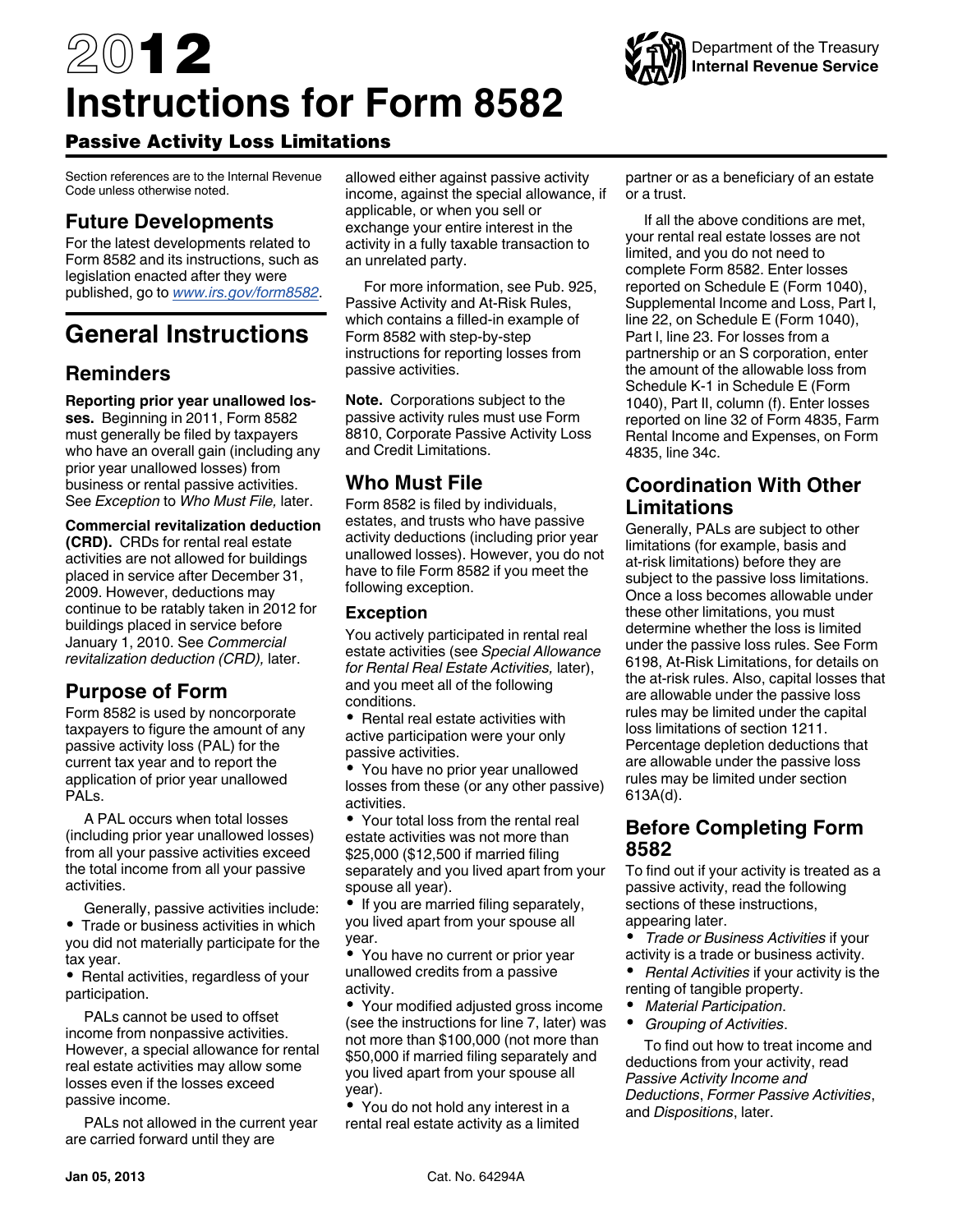To find out how to enter income and losses on Form 8582, read the instructions for Worksheets 1, 2, and 3, later.

## **Definitions**

Except as otherwise indicated, the following terms in these instructions are defined as shown below.

**Net income.** This is the excess of current year income over current year deductions from the activity. This includes any current year gains or losses from the disposition of assets or an interest in the activity.

**Net loss.** This is the excess of current year deductions over current year income from the activity. This includes any current year gains or losses from the disposition of assets or an interest in the activity.

**Overall gain.** This is the excess of the "net income" from the activity over the prior year unallowed losses from the activity.

**Overall loss.** This is (a) the excess of the prior year unallowed losses from the activity over the "net income" from the activity or (b) the prior year unallowed losses from the activity plus the "net loss" from the activity.

**Prior year unallowed losses.** These are the losses from an activity that were disallowed under the PAL limitations in a prior year and carried forward to the tax year under section 469(b). See Regulations section 1.469-1(f)(4) and Pub. 925.

## **Activities That Are Not Passive Activities**

The following are not passive activities.

1. Trade or business activities in which you materially participated for the tax year.

2. Any rental real estate activity in which you materially participated if you were a "real estate professional" for the tax year. You were a real estate professional only if:

a. More than half of the personal services you performed in trades or businesses during the tax year were performed in real property trades or businesses in which you materially participated, and

b. You performed more than 750 hours of services during the tax year in real property trades or businesses in which you materially participated.

For purposes of whether you materially participated under item (2), each interest in rental real estate is a separate activity, unless you elect to treat all interests in rental real estate as one activity. For details on making this election, see Instructions for Schedule E (Form 1040).

If you are married filing jointly, one spouse must separately meet both (2) (a) and (2)(b), without taking into account services performed by the other spouse.

A real property trade or business is any real property development, redevelopment, construction, reconstruction, acquisition, conversion, rental, operation, management, leasing, or brokerage trade or business.

Services you performed as an employee are not treated as performed in a real property trade or business unless you owned more than 5% of the stock (or more than 5% of the capital or profits interest) in the employer.

**Note.** If a rental real estate activity is not a passive activity for the current year, any prior year unallowed loss is treated as a loss from a former passive activity. See *Former Passive Activities,*  later.

3. A working interest in an oil or gas well. Your working interest must be held directly or through an entity that does not limit your liability (such as a general partner interest in a partnership). In this case, it does not matter whether you materially participated in the activity for the tax year.

If, however, your liability was limited for part of the year (for example, you converted your general partner interest to a limited partner interest during the year), some of your income and losses from the working interest may be treated as passive activity gross income and passive activity deductions. See Temporary Regulations section 1.469-1T(e)(4)(ii).

4. The rental of a dwelling unit you used as a residence if section 280A(c) (5) applies. This section applies if you rented out a dwelling unit that you also used as a home during the year for a number of days that exceeds the greater of 14 days or 10% of the number of days during the year that the home was rented at a fair rental.

5. An activity of trading personal property for the account of owners of interests in the activity. For purposes of this rule, personal property means property that is actively traded, such as stocks, bonds, and other securities. See Temporary Regulations section 1.469-1 $T(e)(6)$  for more details.

Generally, income and losses from these activities are not entered on Form 8582. However, losses from these activities may be subject to limitations other than the passive loss rules.

## **Rental Activities**

A rental activity is a passive activity even if you materially participated in the activity (unless it is a rental real estate activity in which you materially participated and you were a real estate professional).

However, if you meet any of the five exceptions beginning below, the rental of the property is not treated as a rental activity. See *Reporting Income and Losses From the Activities*, later, if you meet any of the exceptions.

An activity is a rental activity if tangible property (real or personal) is used by customers or held for use by customers and the gross income (or expected gross income) from the activity represents amounts paid (or to be paid) mainly for the use of the property. It does not matter whether the use is under a lease, a service contract, or some other arrangement.

### **Exceptions**

An activity is not a rental activity if:

1. The average period of customer use is:

a. 7 days or less, or

b. 30 days or less and significant personal services were provided in making the rental property available for customer use.

Figure the average period of customer use for a class of property by dividing the total number of days in all rental periods by the number of rentals during the tax year. If the activity involves renting more than one class of property, multiply the average period of customer use of each class by the ratio of the gross rental income from that class to the activity's total gross rental income. The activity's average period of customer use equals the sum of these class-by-class average periods weighted by gross income. See Regulations section 1.469-1(e)(3)(iii).

Significant personal services include only services performed by individuals. To determine if personal services are significant, all relevant facts and circumstances are taken into consideration, including the frequency of the services, the type and amount of labor required to perform the services, and the value of the services relative to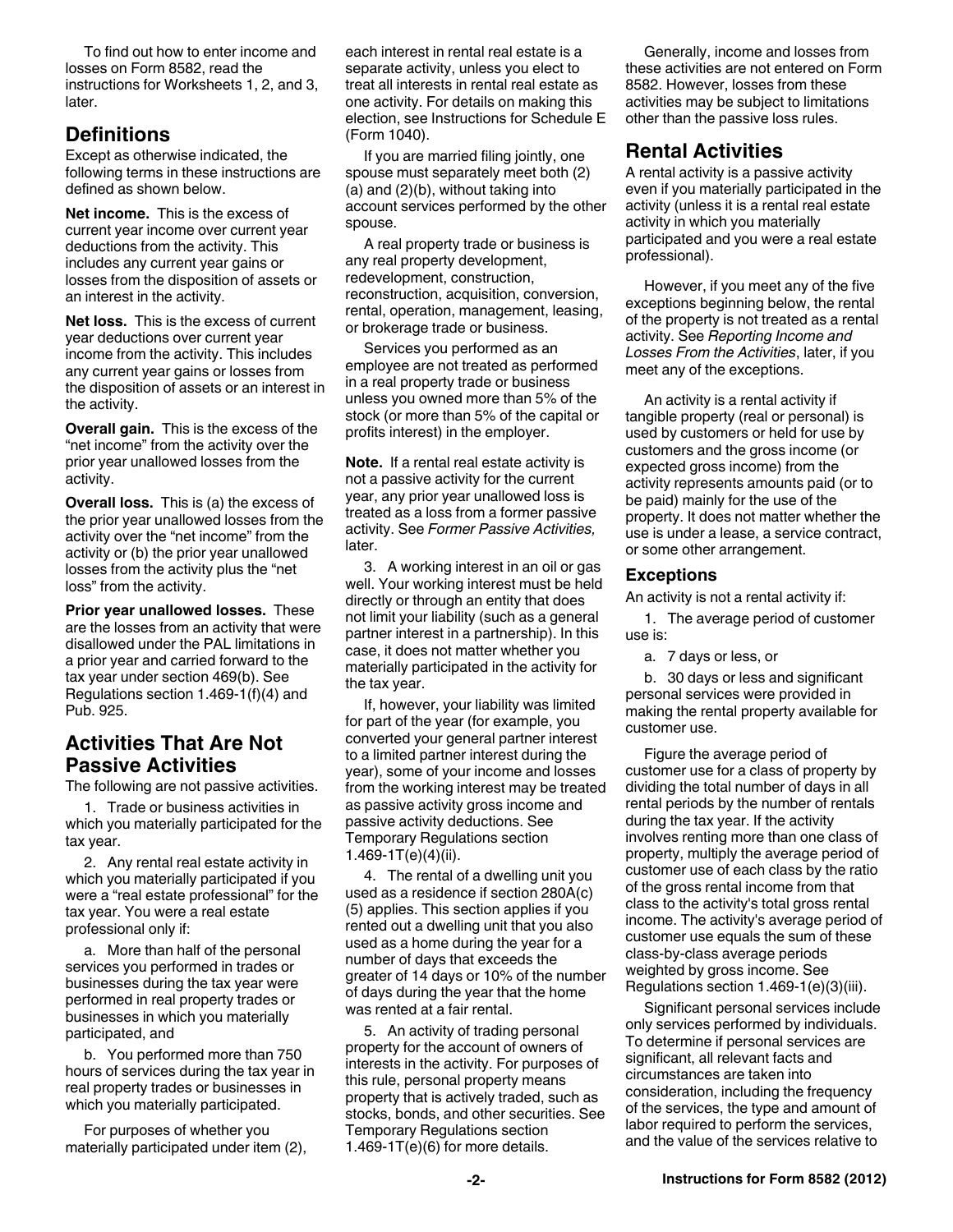the amount charged for use of the property.

2. Extraordinary personal services were provided in making the rental property available for customer use. This applies only if the services are performed by individuals and the customers' use of the property is incidental to their receipt of the services.

3. Rental of the property is incidental to a nonrental activity.

The rental of property is incidental to an activity of holding property for investment if the main purpose of holding the property is to realize a gain from its appreciation and the gross rental income is less than 2% of the smaller of the unadjusted basis or the fair market value (FMV) of the property.

Unadjusted basis is the cost of the property without regard to depreciation deductions or any other basis adjustment described in section 1016.

The rental of property is incidental to a trade or business activity if:

a. You own an interest in the trade or business activity during the tax year,

b. The rental property was mainly used in the trade or business activity during the tax year or during at least 2 of the 5 preceding tax years, and

c. The gross rental income from the property is less than 2% of the smaller of the unadjusted basis or the FMV of the property.

Lodging provided for the employer's convenience to an employee or the employee's spouse or dependents is incidental to the activity or activities in which the employee performs services.

4. You customarily make the rental property available during defined business hours for nonexclusive use by various customers.

5. You provide property for use in a nonrental activity of a partnership, S corporation, or a joint venture in your capacity as an owner of an interest in the partnership, S corporation, or joint venture.

**Example.** If a partner contributes the use of property to a partnership, none of the partner's distributive share of partnership income is income from a rental activity unless the partnership is engaged in a rental activity.

Also, a partner's gross income from a guaranteed payment under section 707(c) is not income from a rental activity. The determination of whether the property used in the activity is provided in the partner's capacity as an

owner of an interest in the partnership is made on the basis of all the facts and circumstances.

#### **Reporting Income and Losses From the Activities**

If an activity meets any of the five exceptions listed above, it is not a rental activity. You must then determine:

1. Whether your rental of the property is a trade or business activity (see *Trade or Business Activities*, later), and, if so,

2. Whether you materially participated in the activity for the tax year (see *Material Participation*, later).

• If the activity is a trade or business activity in which you did not materially participate, enter the income and losses from the activity on Worksheet 3.

• If the activity is a trade or business activity in which you did materially participate, report any income or loss from the activity on the forms or schedules normally used.

If the rental activity did not meet any of the five exceptions, it is generally a passive activity. However, special rules apply if you conduct the rental activity through a PTP or if any of the rules described under *Recharacterization of Passive Income*, later, apply. See the PTP rules, later.

If none of the special rules apply, enter the income and losses from the passive rental activity on Worksheet 1, 2, or 3.

Worksheet 1 is for passive rental real estate activities in which you actively participated. See *Special Allowance for Rental Real Estate Activities*, later.

Worksheet 2 is for commercial revitalization deductions (CRDs) from rental real estate activities. CRDs from rental real estate activities are not entered on Worksheet 1 or 3. See *Commercial revitalization deduction (CRD)*, later.

Worksheet 3 is for passive rental real estate activities in which you did not actively participate, activities of renting personal property, and other passive trade or business activities.

See the instructions for Worksheets 1, 2, and 3, later.

## **Trade or Business Activities**

A trade or business activity is an activity (other than a rental activity or an activity treated as incidental to an activity of holding property for investment) that:

1. Involves the conduct of a trade or business (within the meaning of section 162),

2. Is conducted in anticipation of starting a trade or business, or

3. Involves research or experimental expenditures deductible under section 174 (or that would be if you chose to deduct rather than capitalize them).

Trade or business activities are generally reported on Schedule C (Form 1040), Profit or Loss From Business (Sole Proprietorship), Schedule C-EZ (Form 1040), Net Profit From Business (Sole Proprietorship), or Schedule F (Form 1040), Profit or Loss From Farming, or in Part II or III of Schedule E (Form 1040). See *Publicly Traded Partnerships (PTPs),* later. For trade or business activities that are significant participation passive activities (defined later), see Pub. 925 for how to report their income or losses.

## **Special Allowance for Rental Real Estate Activities**

**Active participation.** If you actively participated in a passive rental real estate activity, you may be able to deduct up to \$25,000 of loss from the activity from your nonpassive income. This special allowance is an exception to the general rule disallowing losses in excess of income from passive activities.

The special allowance is not available if you were married, are filing a separate return for the year, and lived with your spouse at any time during the year.

Only an individual, a qualifying estate, or a qualified revocable trust that made an election to treat the trust as part of the decedent's estate may actively participate in a rental real estate activity. Unless future regulations provide an exception, limited partners are not treated as actively participating in a partnership's rental real estate activity.

A qualifying estate is the estate of a decedent for tax years ending less than 2 years after the date of the decedent's death if the decedent would have satisfied the active participation requirements for the rental real estate activity for the tax year the decedent died.

A qualified revocable trust may elect to be treated as part of a decedent's estate for purposes of the special allowance for active participation in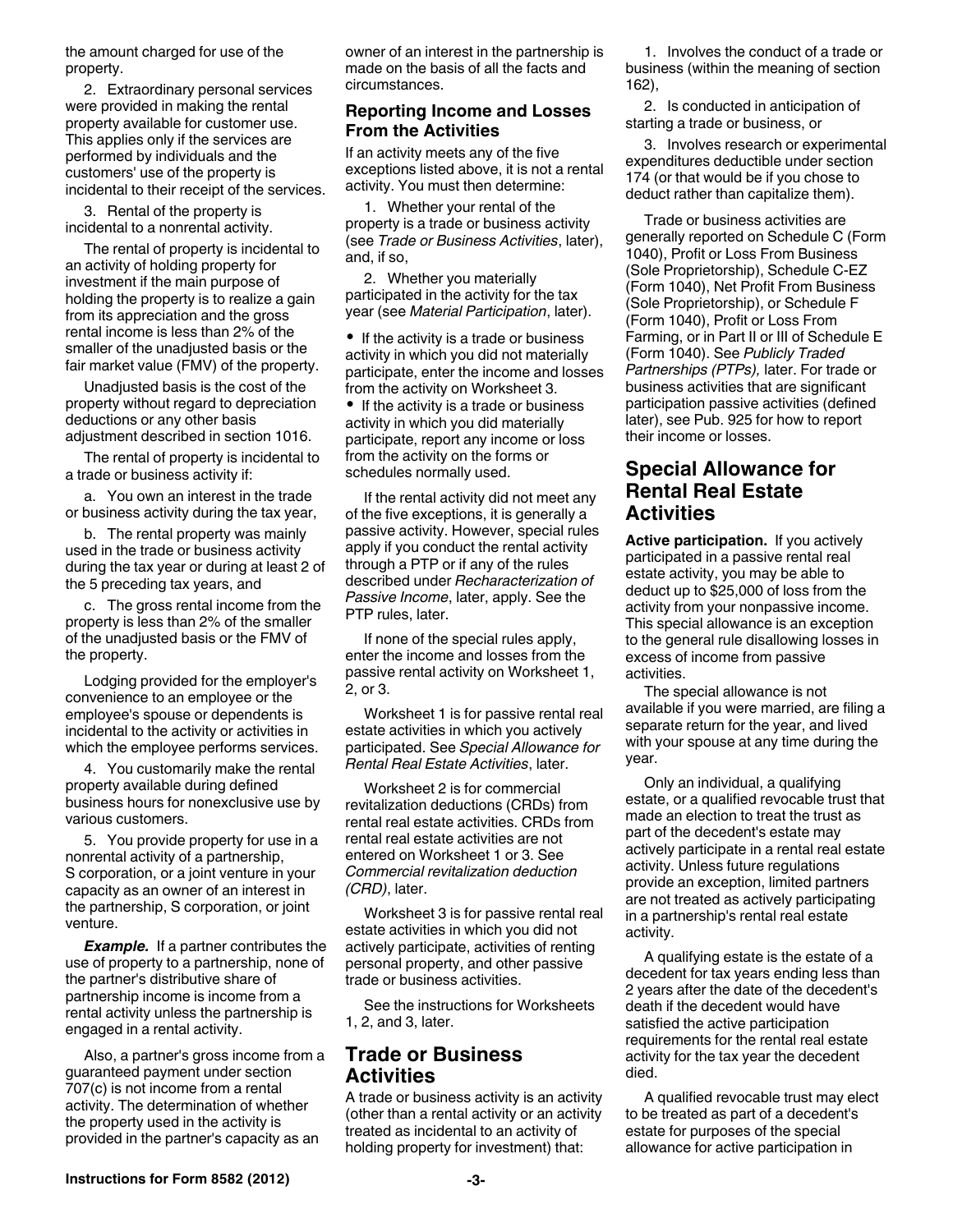rental real estate activities. The election must be made by both the executor (if any) of the decedent's estate and the trustee of the revocable trust. For details, see Regulations section 1.645-1.

You are not considered to actively participate in a rental real estate activity if at any time during the tax year your interest (including your spouse's interest) in the activity was less than 10% (by value) of all interests in the activity.

Active participation is a less stringent requirement than material participation (see *Material Participation,* later). You may be treated as actively participating if, for example, you participated in making management decisions or arranged for others to provide services (such as repairs) in a significant and bona fide sense. Management decisions that may count as active participation include:

- Approving new tenants,
- Deciding on rental terms,
- Approving capital or repair expenditures, and
- Other similar decisions.

The maximum special allowance is:

 $\bullet$  \$25,000 for single individuals and married individuals filing a joint return for the tax year.

• \$12,500 for married individuals who file separate returns for the tax year and lived apart from their spouses at all times during the tax year.

• \$25,000 for a qualifying estate reduced by the special allowance for which the surviving spouse qualified.

**Modified adjusted gross income limitation.** If your modified adjusted gross income (see the instructions for line 7, later) is \$100,000 or less (\$50,000 or less if married filing separately), your loss is deductible up to the amount of the maximum special allowance referred to in the preceding paragraph.

If your modified adjusted gross income is more than \$100,000 (\$50,000 if married filing separately) but less than \$150,000 (\$75,000 if married filing separately), your special allowance is limited to 50% of the difference between \$150,000 (\$75,000 if married filing separately) and your modified adjusted gross income.

Generally, if your modified adjusted gross income is \$150,000 or more (\$75,000 or more if married filing separately), there is no special allowance.

If you qualify under the active participation rules, use Worksheet 1, later.

**Commercial revitalization deduction (CRD).** The special \$25,000 allowance for the CRD from rental real estate activities is not subject to the active participation rules or modified adjusted gross income limits discussed earlier. The \$25,000 allowance must first be applied to losses from rental real estate activities with active participation, figured without regard to the CRD (see *Part II*). Any remaining portion of the \$25,000 allowance is available for the CRD from rental real estate activities (see *Part III*). See the instructions for *Worksheet 2*.



*You cannot claim a CRD for a building placed in service after*  **building placed in se**<br> **December 31, 2009.** 

You can claim a current year CRD for 2012, only if you, or a pass-through entity in which you were a partner or shareholder, had a CRD for a building placed in service before 2010 and elected to ratably claim a deduction for the CRD over a period of 120 months that included all or part of 2012.

## **Material Participation**

For the material participation tests listed below, participation generally includes any work done in connection with an activity if you owned an interest in the activity at the time you did the work. The capacity in which you did the work does not matter. However, work is not participation if:

• It is not work that an owner would customarily do in the same type of activity, and

• One of your main reasons for doing the work was to avoid the disallowance of losses or credits from the activity under the passive activity rules.

**Proof of participation.** You may prove your participation in an activity by any reasonable means. You do not have to maintain contemporaneous daily time reports, logs, or similar documents if you can establish your participation by other reasonable means. For this purpose, reasonable means include, but are not limited to, identifying services performed over a period of time and the approximate number of hours spent performing the services during that period, based on appointment books, calendars, or narrative summaries.

**Tests for individuals.** You materially participated for the tax year in an activity if you satisfy at least one of the following tests.

1. You participated in the activity for more than 500 hours.

2. Your participation in the activity for the tax year was substantially all of the participation in the activity of all individuals (including individuals who did not own any interest in the activity) for the year.

3. You participated in the activity for more than 100 hours during the tax year, and you participated at least as much as any other individual (including individuals who did not own any interest in the activity) for the year.

4. The activity is a significant participation activity for the tax year, and you participated in all significant participation activities during the year for more than 500 hours.

A significant participation activity is any trade or business activity in which you participated for more than 100 hours during the year and in which you did not materially participate under any of the material participation tests (other than this fourth test).

5. You materially participated in the activity for any 5 (whether or not consecutive) of the 10 immediately preceding tax years.

6. The activity is a personal service activity in which you materially participated for any 3 (whether or not consecutive) preceding tax years.

An activity is a personal service activity if it involves the performance of personal services in the fields of health, law, engineering, architecture, accounting, actuarial science, performing arts, consulting, or in any other trade or business in which capital is not a material income-producing factor.

7. Based on all the facts and circumstances, you participated in the activity on a regular, continuous, and substantial basis during the tax year.

You did not materially participate in the activity under this seventh test, however, if you participated in the activity for 100 hours or less during the tax year.

Your participation in managing the activity does not count in determining whether you materially participated under this test if:

a. Any person (except you) received compensation for performing services in the management of the activity, or

b. Any individual spent more hours during the tax year performing services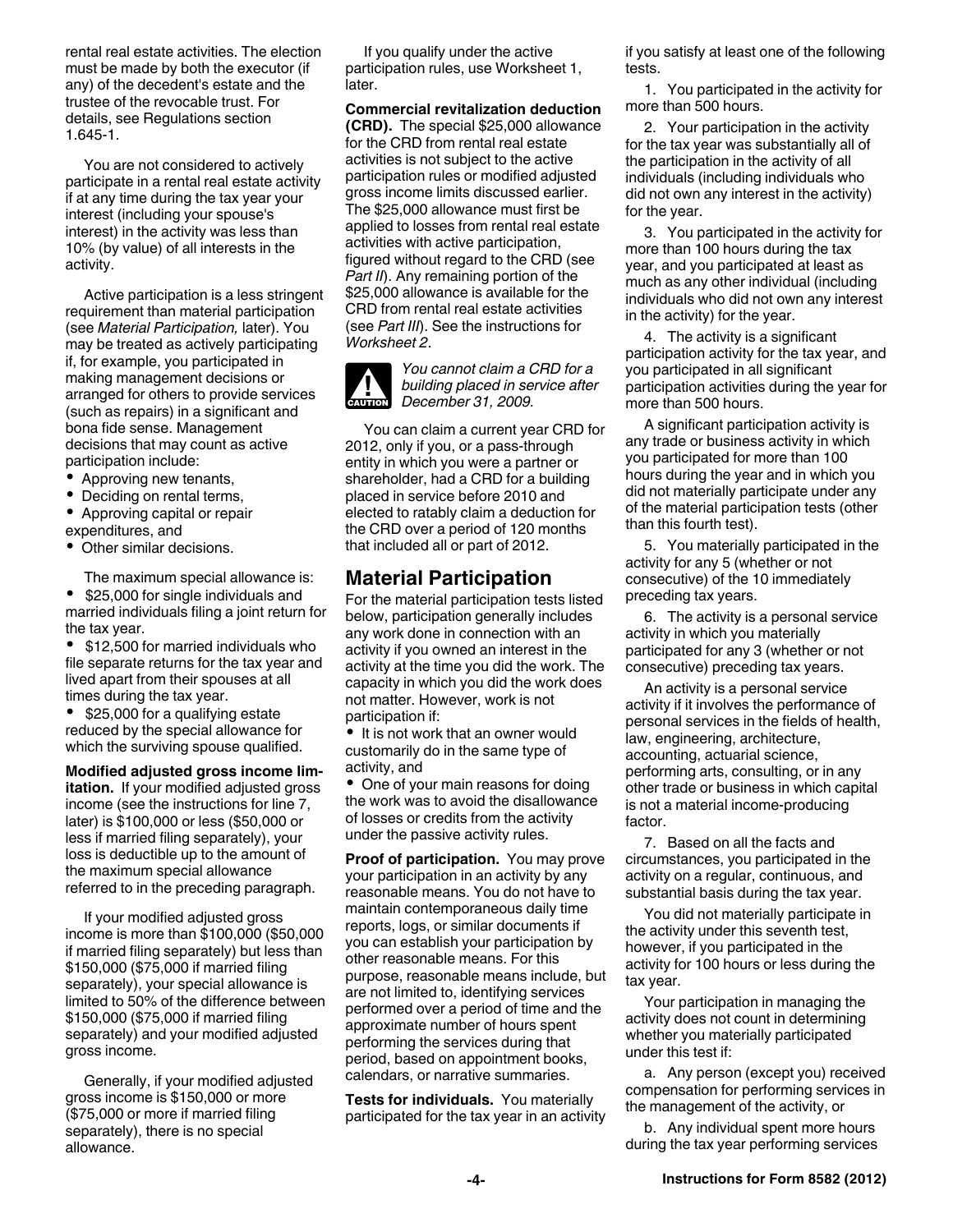in the management of the activity than you did (regardless of whether the individual was compensated for the management services).

**Test for a spouse.** Participation by your spouse during the tax year in an activity you own may be counted as your participation in the activity even if your spouse did not own an interest in the activity and whether or not you and your spouse file a joint return for the tax year.

**Tests for investors.** Work done as an investor in an activity is not treated as participation unless you were directly involved in the day-to-day management or operations of the activity. For purposes of this test, work done as an investor includes:

1. Studying and reviewing financial statements or reports on operations of the activity.

2. Preparing or compiling summaries or analyses of the finances or operations of the activity for your own use.

3. Monitoring the finances or operations of the activity in a nonmanagerial capacity.

**Special rules for limited partners.** If

you were a limited partner in an activity, you generally did not materially participate in the activity. You did materially participate in the activity, however, if you met material participation test 1, 5, or 6 (see *Tests for individuals* on this page) for the tax year.

However, for purposes of the material participation tests, you are not treated as a limited partner if you also were a general partner in the partnership at all times during the partnership's tax year ending with or within your tax year (or, if shorter, during the portion of the partnership's tax year in which you directly or indirectly owned your limited partner interest).

A limited partner's share of an electing large partnership's taxable income or loss from all trade or business and rental activities is treated as income or loss from the conduct of a single passive trade or business activity.

**Special rules for certain retired or disabled farmers and surviving spouses of farmers.** Certain retired or disabled farmers and surviving spouses of farmers are treated as materially participating in a farming activity if the real property used in the activity would meet the estate tax rules for special valuation of farm property passed from

a qualifying decedent. See Temporary Regulations section 1.469-5T(h)(2).

**Estates and trusts.** The PAL limitations apply in figuring the distributable net income and taxable income of an estate or trust. The rules for determining material participation for this purpose have not yet been issued.

## **Grouping of Activities**

Generally, one or more trade or business activities or rental activities may be treated as a single activity if the activities make up an appropriate economic unit for the measurement of gain or loss under the passive activity rules.

Whether activities make up an appropriate economic unit depends on all the relevant facts and circumstances. The factors given the greatest weight in determining whether activities make up an appropriate economic unit are:

1. Similarities and differences in types of trades or businesses,

2. The extent of common control,

3. The extent of common ownership,

4. Geographical location, and

5. Interdependencies between or among the activities.

*Example.* You have a significant ownership interest in a bakery and a movie theater in Baltimore and in a bakery and a movie theater in Philadelphia. Depending on all the relevant facts and circumstances, there may be more than one reasonable method for grouping your activities. For instance, the following groupings may or may not be permissible:

- A single activity,
- A movie theater activity and a bakery activity,
- A Baltimore activity and a
- Philadelphia activity, or
- Four separate activities.

Once you choose a grouping under these rules, you must continue using that grouping in later tax years unless a material change in the facts and circumstances makes it clearly inappropriate.

The IRS may regroup your activities if your grouping fails to reflect one or more appropriate economic units and one of the primary purposes of your grouping is to avoid the passive activity limitations.

**Limitation on grouping certain activities.** The following activities may not be grouped together.

1. A rental activity with a trade or business activity unless the activities being grouped together make up an appropriate economic unit and:

a. The rental activity is insubstantial relative to the trade or business activity or vice versa, or

b. Each owner of the trade or business activity has the same proportionate ownership interest in the rental activity. If so, the portion of the rental activity involving the rental of property used in the trade or business activity may be grouped with the trade or business activity.

2. An activity involving the rental of real property with an activity involving the rental of personal property (except personal property provided in connection with the real property or vice versa).

3. Any activity with another activity in a different type of business and in which you hold an interest as a limited partner or as a limited entrepreneur (as defined in section 464(e)(2)) if that other activity engages in holding, producing, or distributing motion picture films or videotapes; farming; leasing section 1245 property; or exploring for or exploiting oil and gas resources or geothermal deposits.

**Activities conducted through partnerships, S corporations, and C corporations subject to section 469.**  Once a partnership or corporation determines its activities under these rules, a partner or shareholder may use these rules to group those activities with:

• Each other,

Activities conducted directly by the partner or shareholder, or

Activities conducted through other partnerships and corporations.

A partner or shareholder may not treat as separate activities those activities grouped together by the partnership or corporation.

#### **Disclosure Requirement**

For tax years beginning after January 24, 2010, the following disclosure requirements for groupings apply. You are required to report certain changes to your groupings that occur during the tax year to the IRS. If you fail to report these changes, each trade or business activity or rental activity will be treated as a separate activity. You will be considered to have made a timely disclosure if you filed all affected income tax returns consistent with the claimed grouping and make the required disclosure on the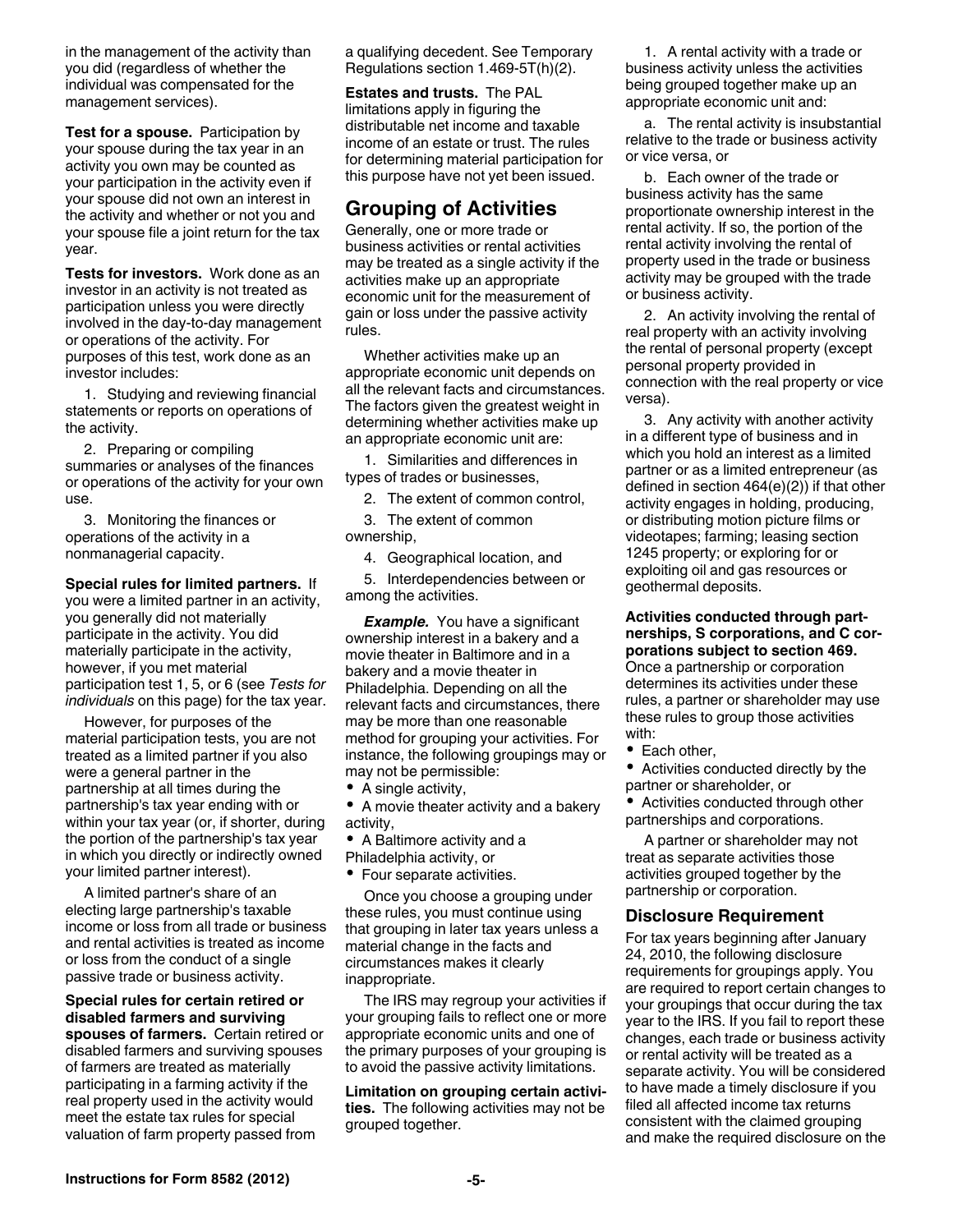income tax return for the year in which you first discovered the failure to disclose. If the IRS discovered the failure to disclose, you must have reasonable cause for not making the required disclosure. For more information on disclosure requirements, see Revenue Procedure 2010-13 available at *[www.irs.gov/irb/](http://www.irs.gov/irb/2010-04_IRB/ar15.html) [2010-4\\_IRB/ar15.html](http://www.irs.gov/irb/2010-04_IRB/ar15.html)*.

**New grouping.** You must file a written statement with your original income tax return for the first tax year in which two or more activities are originally grouped into a single activity. The statement must provide the names, addresses, and employer identification numbers (EINs), if applicable, for the activities being grouped as a single activity. In addition, the statement must contain a declaration that the grouped activities make up an appropriate economic unit for the measurement of gain or loss under the passive activity rules.

#### **Addition to an existing grouping.**

You must file a written statement with your original income tax return for the tax year in which you add a new activity to an existing group. The statement must provide the name, address, and EIN, if applicable, for the activity that is being added and for the activities in the existing group. In addition, the statement must contain a declaration that the activities make up an appropriate economic unit for the measurement of gain or loss under the passive activity rules.

**Regrouping.** You must file a written statement with your original income tax return for the tax year in which you regroup the activities. The statement must provide the names, addresses, and EINs, if applicable, for the activities that are being regrouped. If two or more activities are being regrouped into a single activity, the statement must contain a declaration that the regrouped activities make up an appropriate economic unit for the measurement of gain or loss under the passive activity rules. In addition, the statement must contain an explanation of the material change in the facts and circumstances that made the original grouping clearly inappropriate.

## **Passive Activity Income and Deductions**

Take into account only passive activity income and passive activity deductions to figure your net income or net loss from all passive activities or any passive activity.

If your passive activity is reported on Schedule C, C-EZ, E, or F, and the activity has no prior year unallowed losses or any gain or loss from the disposition of assets or an interest in the activity, take into account only the passive activity income and passive activity deductions from the activity to figure the amount to enter on Form 8582 and the worksheets.

If you own an interest in a passive activity through a partnership or an S corporation, the partnership or S corporation will generally provide you with the net income or net loss from the passive activity. If, however, the partnership or S corporation must state an item of gross income or deduction separately to you, and the gross income or deduction is passive activity gross income or a passive activity deduction (respectively), include that amount in the net income or net loss entered on Form 8582 and the worksheets.

*The partnership or S corporation does not have a record of any prior year unallowed losses from the passive activities of the partnership or S corporation. If you had prior year unallowed losses from these activities, they can be found in column (c) of your 2011 Worksheet 5.* **ALUTION** 

#### **Self-Charged Interest**

Certain self-charged interest income or deductions may be treated as passive activity gross income or passive activity deductions if the loan proceeds are used in a passive activity. Generally, self-charged interest income and deductions result from loans between you and a partnership or S corporation in which you had a direct or indirect ownership interest. This includes both loans you made to the partnership or S corporation and loans the partnership or S corporation made to you. It also includes loans from one partnership or S corporation to another partnership or S corporation if each owner in the borrowing entity has the same proportional ownership interest in the lending entity. The self-charged interest rules do not apply to your interest in a partnership or S corporation if the entity made an election under Regulations section 1.469-7(g) to avoid the application of these rules. For more details on the self-charged interest rules, see Regulations section 1.469-7.

#### **Passive Activity Income**

To figure your overall gain or loss from all passive activities or any passive

activity, take into account only passive activity income. Do not enter income that is not passive activity income on Form 8582 or the worksheets.

Passive activity income includes all income from passive activities, including (with certain exceptions described in Temporary Regulations section 1.469-2T(c)(2) and Regulations section 1.469-2(c)(2)) gain from the disposition of an interest in a passive activity or of property used in a passive activity at the time of the disposition.

Passive activity income does not include the following.

• Income from an activity that is not a passive activity.

Portfolio income, including interest (other than self-charged interest treated as passive activity income), dividends, annuities, and royalties not derived in the ordinary course of a trade or business, and gain or loss from the disposition of property that produces portfolio income or is held for investment (see section 163(d)(5)). See Temporary Regulations section 1.469-2T(c)(3).

Alaska Permanent Fund dividends.

• Personal service income, including salaries, wages, commissions, self-employment income from trade or business activities in which you materially participated for the tax year, deferred compensation, taxable social security and other retirement benefits, and payments from partnerships to partners for personal services. See Temporary Regulations section  $1.469 - 2T(c)(4)$ .

• Income from positive section 481 adjustments allocated to activities other than passive activities. See Temporary Regulations section 1.469-2T(c)(5).

• Income or gain from investments of working capital.

• Income from an oil or gas property if you treated any loss from a working interest in the property for any tax year beginning after 1986 as a nonpassive loss under the rule excluding working interests in oil and gas wells from passive activities (see item 3 under *Activities That Are Not Passive Activities,* earlier). See Regulations section 1.469-2(c)(6).

• Any income from intangible property if your personal efforts significantly contributed to the creation of the property.

Any income treated as not from a passive activity under Temporary Regulations section 1.469-2T(f) and Regulations section 1.469-2(f). See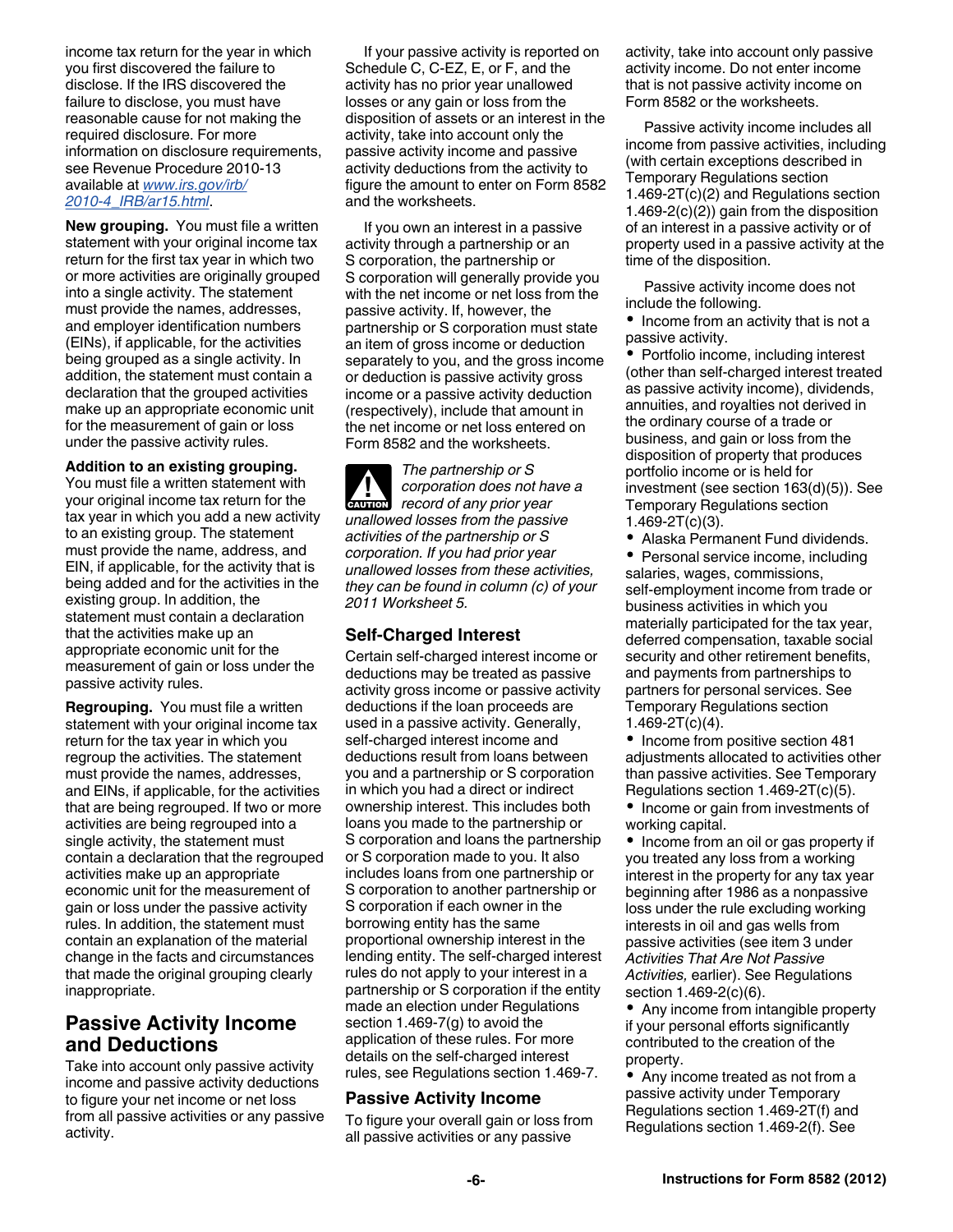*Recharacterization of Passive Income*  on this page.

Overall gain from any interest in a PTP (see item 2 under *Special Instructions for PTPs,* later).

• State, local, and foreign income tax refunds.

• Income from a covenant not to compete.

Any reimbursement of a casualty or theft loss included in income as recovery of all or part of a prior year loss deduction if the deduction for the loss was not treated as a passive activity deduction.

Cancellation of debt income to the extent that at the time the debt was discharged, the debt was not properly allocable under Temporary Regulations section 1.163-8T to passive activities.

#### **Recharacterization of Passive Income**

Certain income from passive activities must be recharacterized and excluded from passive activity income. The amount of income recharacterized equals the net income from the sources given below. If during the tax year you received net income from any of these sources (either directly or through a partnership or an S corporation), see Pub. 925 to find out how to report net income or loss from these sources. For more information, see Temporary Regulations section 1.469-2T(f) and Regulations section 1.469-2(f).

Income from the following sources may be subject to the net income recharacterization rules.

• Significant participation passive activities defined earlier.

• Rental of property if less than 30% of the unadjusted basis of the property is subject to depreciation.

• Passive equity-financed lending activities.

Rental of property incidental to a development activity.

• Rental of property to a nonpassive activity.

Acquisition of an interest in a pass-through entity that licenses intangible property.

#### **Passive Activity Deductions**

To figure your overall gain or overall loss from all passive activities or any passive activity, take into account only passive activity deductions.

Passive activity deductions include all deductions from activities that are passive activities for the current tax year and all deductions from passive activities that were disallowed under the

PAL rules in prior tax years and carried forward to the current tax year. See Regulations section 1.469-1(f)(4).

Passive activity deductions include losses from a disposition of property used in a passive activity at the time of the disposition and losses from a disposition of less than your entire interest in a passive activity. See *Dispositions*, later, for the treatment of losses upon disposition of your entire interest in an activity.

Passive activity deductions do not include the following.

• Deductions for expenses (other than interest expense) that are clearly and directly allocable to portfolio income.

Qualified home mortgage interest, capitalized interest expenses, and other interest expenses (except self-charged interest treated as a passive activity deduction (discussed earlier) and interest expenses properly allocable to passive activities).

Losses from dispositions of property that produce portfolio income or property held for investment.

State, local, and foreign income taxes.

Miscellaneous itemized deductions that may be disallowed under section 67.

Charitable contribution deductions.

• Net operating loss deductions, percentage depletion carryovers under section 613A(d), and capital loss carryovers.

Deductions and losses that would have been allowed for tax years beginning before 1987, but for basis or at-risk limitations.

• Net negative section 481 adjustments allocated to activities other than passive activities. See Temporary Regulations section 1.469-2T(d)(7).

Deductions for losses from fire, storm, shipwreck, or other casualty or from theft if losses similar in cause and severity do not recur regularly in the activity.

• The deduction allowed for the deductible part of self-employment taxes.

## **Former Passive Activities**

A former passive activity is any activity that was a passive activity in a prior tax year but is not a passive activity in the current tax year. A prior year unallowed loss from a former passive activity is allowed to the extent of current year income from the activity.

If current year net income from the activity is less than or equal to the prior year unallowed loss, enter the prior year unallowed loss and any current year net income from the activity on Form 8582 and the applicable worksheets.

If current year net income from the activity is more than the prior year unallowed loss from the activity, enter the prior year unallowed loss and the current year net income up to the amount of prior year unallowed loss on Form 8582 and the applicable worksheets.

If the activity has a net loss for the current year, enter the prior year unallowed loss (but not the current year loss) on Form 8582 and the applicable worksheets.

To report a disposition of a former passive activity, follow the rules under *Dispositions*, next.

## **Dispositions**

#### **Disposition of an Entire Interest**

If you disposed of your entire interest in a passive activity or a former passive activity to an unrelated person in a fully taxable transaction during the tax year, your losses allocable to the activity for the year are not limited by the PAL rules.

A fully taxable transaction is a transaction in which you recognize all realized gain or loss.

If you are using the installment method to report this kind of disposition, figure the loss for the current year that is not limited by the PAL rules by multiplying your overall loss (which does not include losses allowed in prior years) by the following fraction:

Gain recognized in the current year

Unrecognized gain as of the beginning of the current year

A partner in a PTP is not treated as having disposed of an entire interest in an activity of a PTP until there is an entire disposition of the partner's interest in the PTP.

#### **Reporting an Entire Disposition on Form 4797 or Form 8949**

If you completely dispose of your entire interest in a passive activity or a former passive activity, you may have to report net income or loss and prior year unallowed losses from the activity. All the net income and losses are reported on the forms and schedules normally used.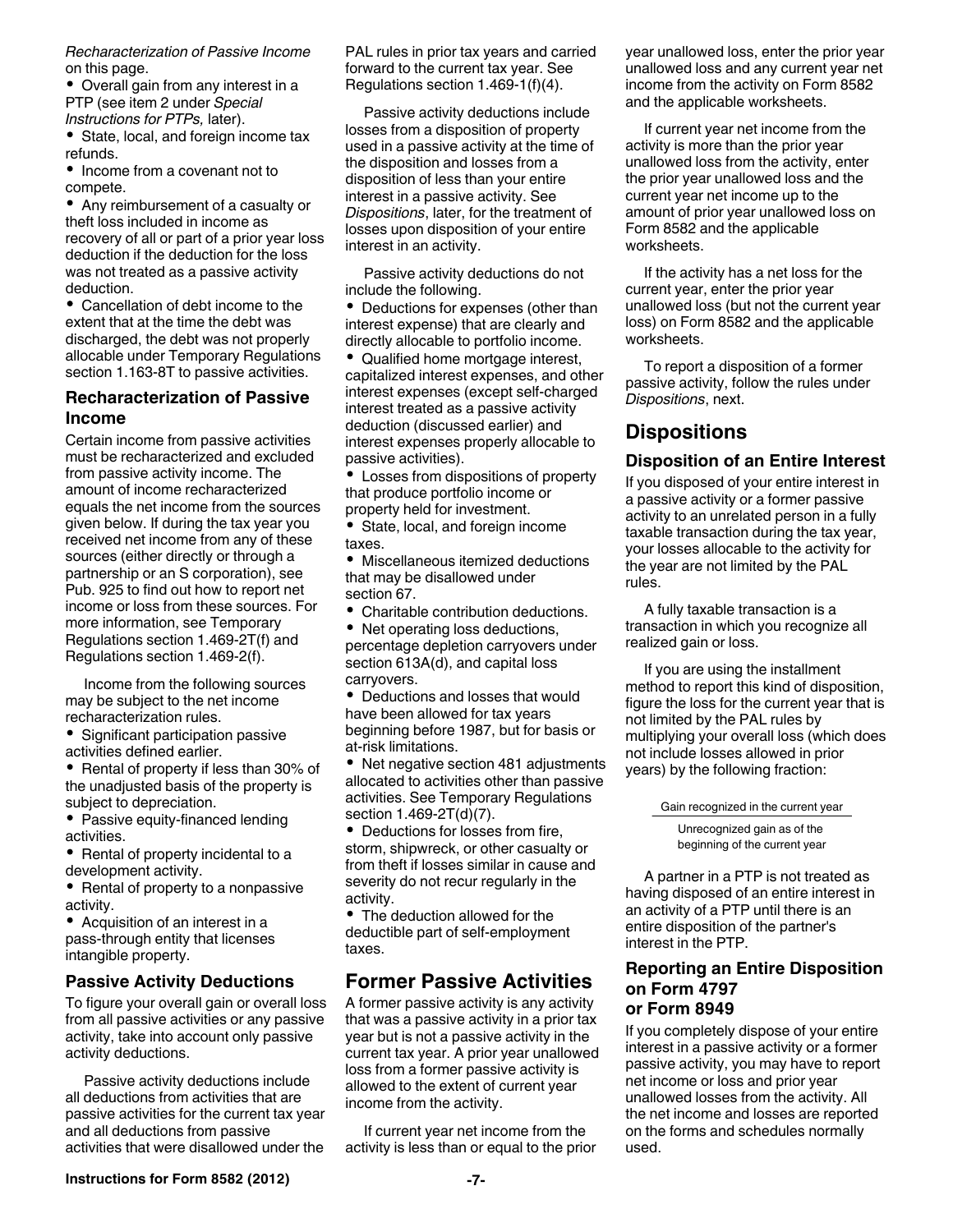Combine all income and losses (including any prior year unallowed losses) from the activity for the tax year to see if you have an overall gain or loss.

If you have an overall gain, report the income, losses, and prior year unallowed losses on Worksheet 1, 2, or 3.

If you have an overall gain and this is a former passive activity, report all income and losses (including any prior year unallowed losses) on the forms and schedules normally used and do not use Form 8582.

If you have an overall loss when you combine the income and losses, do not use the worksheets or Form 8582 for the activity. All losses (including prior year unallowed losses) are allowed in full. Report the income and losses on the forms and schedules normally used.

An overall loss from an entire disposition of a passive activity is a nonpassive loss if you have an aggregate loss from all other passive activities. When figuring your modified adjusted gross income for line 7 of Form 8582, be sure to take into account the overall loss from the disposition of the activity.

*Example 1. Activity with overall gain.* You sell your entire interest in a rental real estate activity in which you actively participated for a gain of \$15,525. \$7,300 of the gain is section 1231 gain reported on Form 4797, Part I, and \$8,225 is ordinary recapture income reported on Form 4797, Part II. On line 22 of Schedule E (Form 1040), you report a total loss of \$15,450, which includes a current year \$2,800 net loss and a \$12,650 prior year unallowed loss. You have an overall gain from the disposition  $(\$15,525 - \$15,450 = \$75)$ .

Because you had an overall gain, you make the following entries on Worksheet 1. You enter the \$15,525 gain on the disposition in column (a), the current year loss of \$2,800 in column (b), and the prior year unallowed loss of \$12,650 in column (c).

*Example 2. Activity with overall loss.* You sell your entire interest in an oil and gas limited partnership that was your only passive activity for a gain of \$2,000. You have a current year Schedule E loss of \$3,330 and a Schedule E prior year unallowed loss of \$1,115.

Because you have an overall loss of \$2,445 after combining the gain and losses, none of the amounts are entered on Worksheet 3 or on Form 8582.

You enter the net loss plus the prior year unallowed loss (\$3,330 + \$1,115 = \$4,445) on Schedule E, Part II, column (h), and the \$2,000 gain on the sale on Form 8949, in either Part I or Part II, depending on how long you held the partnership interest.

#### **Disposition of Less Than an Entire Interest**

Gains and losses from the disposition of less than an entire interest in an activity are treated as part of the net income or net loss from the activity for the current year.

**ALUTION** 

*A disposition of less than substantially all of an entire interest does not trigger the allowance of prior year unallowed losses.*

**Disposition of substantially all of an activity.** You may treat the disposition of substantially all of an activity as a separate activity if you can prove with reasonable certainty:

1. The prior year unallowed losses, if any, allocable to the part of the activity disposed of, and

2. The net income or loss for the year of disposition allocable to the part of the activity disposed of.

# **Specific Instructions**

## **Part I—2012 Passive Activity Loss**

Use Part I to combine the net income and net loss from all passive activities to determine if you have a passive activity loss (PAL) for 2012. Use Worksheets 1, 2, and 3 to determine the entries for lines 1–3 of Part I, as follows.

 Worksheet 1 is used for rental real estate activities with active participation.

 Worksheet 2 is used for commercial revitalization deductions (CRDs) from rental real estate activities (with or without active participation).

 Worksheet 3 is used for all other passive activities.

See Pub. 925 for examples showing how to complete the worksheets.

*If you need additional lines for any of the worksheets, you can either attach copies of page 2 or 3, whichever is applicable, or your own schedule that is in the same format as the worksheet.* **TIP**

## **Worksheet 1**

Individuals and qualifying estates who actively participated in rental real estate activities must include the income or loss from those activities in Worksheet 1 to figure the amounts to enter on lines 1a through 1c of Form 8582. Do not include any commercial revitalization deductions (CRDs) from these activities in the net income or loss reported in Worksheet 1.

Do not enter a prior year unallowed loss in column (c) of Worksheet 1 unless you actively participated in the activity in both the year the loss arose and the current tax year. If you did not actively participate in both years, enter the prior year unallowed loss in column (c) of Worksheet 3.

*Married individuals who file separate returns and lived with their spouses at any time during the tax year do not qualify under the active participation rule and must use Worksheet 3 instead of Worksheet 1.* **ALUTION** 

**Column (a).** Enter the current year net income from each activity. Enter the total of column (a) on line 1a of Form 8582.

*Example.* A Schedule E rental activity has current year profit of \$5,000 and a Form 4797 gain of \$2,000. You enter \$7,000 in column (a).

**Column (b).** Enter the current year net loss for each activity. Do not enter any prior year unallowed losses in this column. Enter the total of column (b) on line 1b of Form 8582.

If an activity has net income on one form or schedule and a net loss on another form or schedule, report the net amounts separately in columns (a) and (b) of Worksheet 1.

*Example.* A Schedule E rental activity has current year income of \$1,000 on line 21 of Schedule E and a current year Form 4797 loss of \$4,500. You enter \$1,000 in column (a) and (\$4,500) in column (b).

**Column (c).** Enter the prior year unallowed losses for each activity. You find these amounts on Worksheet 5, column (c), of your 2011 Form 8582. Enter the total of column (c) from your 2012 Worksheet 1 on line 1c of Form 8582.

**Columns (d) and (e).** Combine income and losses in columns (a) through (c) for each activity, and either enter the overall gain for the activity in column (d) or enter the overall loss for the activity in column (e). Do not enter amounts from columns (d) and (e) on Form 8582. These amounts will be used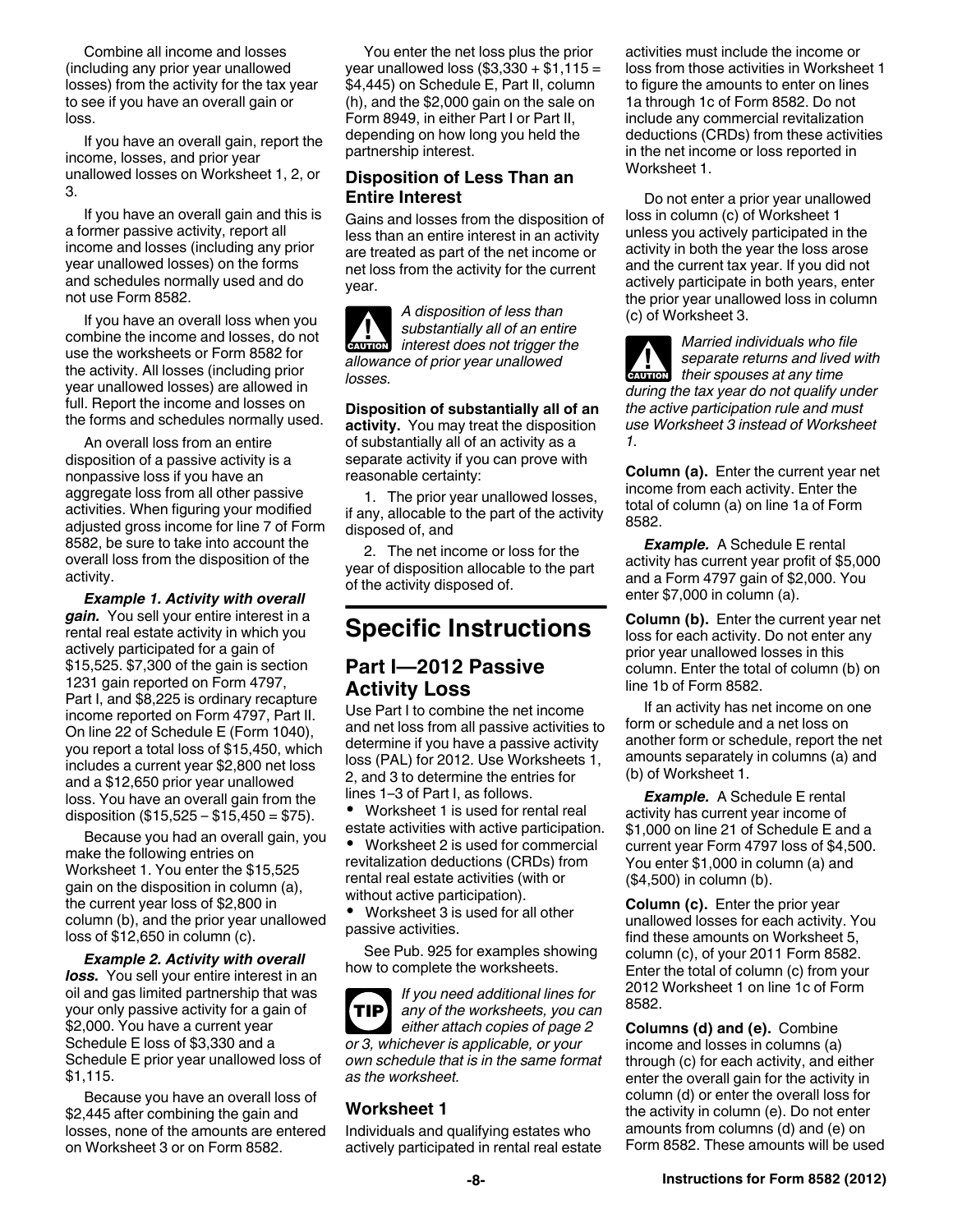when Form 8582 is completed to figure the loss allowed for the current year.

#### **Worksheet 2**

Use Worksheet 2 to figure the amount to enter on lines 2a and 2b for commercial revitalization deductions (CRDs) from rental real estate activities (see *Commercial revitalization deduction (CRD),* earlier).



*You cannot claim a CRD for a building placed in service after*  **building placed in se**<br> **December 31, 2009.** 

Do not include the following amounts on Worksheet 2.

• Income or other deductions from the same activity. Instead, report any net income or net loss from the activity, except for the CRD, in Worksheet 1 if you actively participated in the activity or in Worksheet 3 if you did not actively participate.

• CRDs from passive activities other than rental real estate activities. Instead, report these deductions as part of the net income or loss from the passive activity in Worksheet 3.

**Column (a).** Enter the current year CRD from each rental real estate activity. You can claim a current year CRD for 2012, only if you, or a pass-through entity in which you were a partner or shareholder, had a CRD for a building placed in service before 2010 and elected to ratably claim a deduction for the CRD over a period of 120 months that included all or part of 2012. Enter the total of column (a) on line 2a of Form 8582.

**Column (b).** Enter the prior year unallowed CRD for each rental real estate activity. Enter the total of column (b) on line 2b of Form 8582.

**Column (c).** Combine the amounts in columns (a) and (b) for each activity and enter the overall loss for the activity in column (c). These amounts will be used when Form 8582 is completed to figure the loss allowed for the current year.

#### **Worksheet 3**

Use Worksheet 3 to figure the amounts to enter on lines 3a through 3c for:

• Passive trade or business activities, Passive rental real estate activities that do not qualify for the special allowance (but do not include CRDs reported in Worksheet 2), and

• Rental activities other than rental real estate activities.

**Column (a).** Enter the current year net income for each activity. Enter the total of column (a) on line 3a of Form 8582.

(See the example under *Column (a)* for Worksheet 1, earlier.)

**Column (b).** Enter the current year net loss for each activity. Enter the total of column (b) on line 3b of Form 8582. (See the example under *Column (b)* for Worksheet 1, earlier.)

**Column (c).** Enter the unallowed losses for the prior years for each activity. You find these amounts on Worksheet 5, column (c), of your 2011 Form 8582. Enter the total of column (c) from your 2012 Worksheet 3 on line 3c of Form 8582.

**Columns (d) and (e).** Combine income and losses in columns (a) through (c) for each activity, and either enter the overall gain for the activity in column (d) or enter the overall loss for the activity in column (e). Do not enter amounts from columns (d) and (e) on Form 8582. These amounts will be used when Form 8582 is completed to figure the loss allowed for the current year.

## **Part II—Special Allowance for Rental Real Estate Activities With Active Participation**

Use Part II to figure the maximum amount of rental loss allowed if you have a net loss from a rental real estate activity with active participation.

Enter all numbers in Part II as positive amounts (that is, greater than zero).

*Example.* Line 5 has a loss of \$42,000 (reported as a positive amount) and line 9 is \$25,000. You enter \$25,000 on line 10 (the smaller of line 5 or line 9, both treated as positive amounts).

*Married persons filing separate returns who lived with their*  **z** *spouses at any time during the spouses at any time during the year are not eligible for the special allowance. They must enter -0- on line 10 and go to line 15.*

**Line 5.** Enter on line 5 the smaller of the loss on line 1d or the loss on line 4.

*Example.* Line 1d has a loss of \$3,000, line 2c is zero, and line 3d has a gain of \$100. The combined loss on line 4 is \$2,900. You enter \$2,900 as a positive number on line 5 (the smaller of the loss on line 1d or the loss on line 4).

**Line 6.** Married persons filing separate returns who lived apart from their spouses at all times during the year

must enter \$75,000 on line 6 instead of \$150,000.

**Line 7.** To figure modified adjusted gross income, combine all the amounts used to figure adjusted gross income except do not take into account:

• Passive income or loss included on Form 8582,

Any rental real estate loss allowed to real estate professionals (defined under *Activities That Are Not Passive Activities,* earlier),

Any overall loss from a PTP,

• The taxable amount of social security and tier 1 railroad retirement benefits,

Deductible contributions to traditional individual retirement accounts (IRAs) and section 501(c)(18) pension plans,

• The domestic production activities deduction,

• The deduction allowed for the deductible part of self-employment taxes,

The exclusion from income of interest from series EE and I U.S. savings bonds used to pay higher education expenses,

The exclusion of amounts received under an employer's adoption assistance program,

• The student loan interest deduction, or

The tuition and fees deduction.

Include in modified adjusted gross income any portfolio income and expenses that are clearly and directly allocable to portfolio income. Also include any income that is treated as nonpassive income, such as overall gain from a PTP and net income from an activity or item of property subject to the recharacterization of passive income rules.

When figuring modified adjusted gross income, include any overall loss from the entire disposition of a passive activity (considered a nonpassive loss).

*Example.* Your adjusted gross income on line 37 of Form 1040 is \$92,000, and you have taxable social security benefits of \$5,500 on line 20b. Your modified adjusted gross income is \$86,500 (\$92,000 – \$5,500).

**Line 9.** Do not enter more than \$12,500 on line 9 if you are married filing a separate return and you and your spouse lived apart at all times during the year.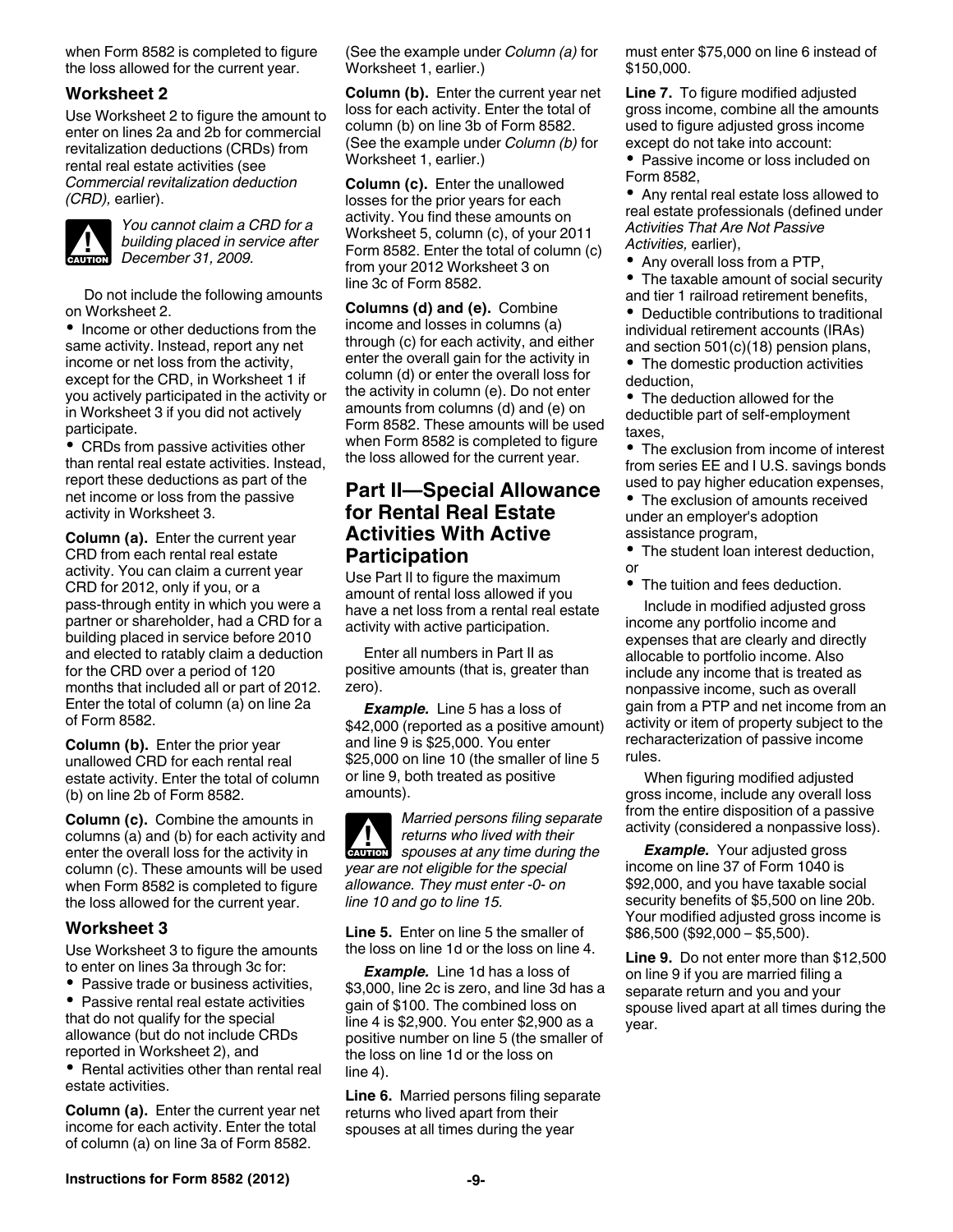## **Part III—Special Allowance for Commercial Revitalization Deductions From Rental Real Estate Activities**

Use Part III to figure the maximum commercial revitalization deduction (CRD) allowed from a rental real estate activity.

Enter all numbers in Part III as positive amounts (that is, greater than zero.)

*Married persons filing separate returns who lived with their*  **z** *spouses at any time during the spouses at any time during the year are not eligible for the special allowance. They must enter -0- on line 14 and go to line 15.*

**Line 11.** Enter \$12,500 (reduced by the amount, if any, on line 10) on line 11 if you are married filing a separate return and you and your spouse lived apart at all times during the year.

# **Part IV—Total Losses Allowed**

Use Part IV to figure the amount of the PAL (as determined in Part I) allowed for 2012 from all passive activities.

**Line 16.** Use the worksheets on Form 8582 and the following instructions for those worksheets to figure the unallowed loss to be carried forward and the allowed loss to report on your forms and schedules for 2012.

## **Worksheets 1, 2, and 3**

Worksheets 1 and 3, columns (d) and (e), show whether an activity had an overall gain or loss. Worksheet 2, column (c), shows the CRDs from rental real estate activities. If you have activities that show overall gain in column (d) of Worksheet 1 or 3, report all the income and losses listed in columns (a), (b), and (c) for those activities on the proper forms and schedules, including Form 8582.

If you have activities that show an overall loss in column (e) of Worksheet 1 or 3 or column (c) of Worksheet 2, you must allocate your allowed loss on line 16 of Form 8582 to those activities by completing Worksheets 4, 5, and 6 or 7.

Complete Worksheet 4 only if you entered an amount (other than zero) on line 10 or 14 of Form 8582. Otherwise, skip Worksheet 4 and complete Worksheet 5 for all activities in Worksheets 1 or 3 that have overall

losses in column (e) and all activities in Worksheet 2.

#### **Worksheet 4**

Use Worksheet 4 to allocate the special allowance on line 10 or line 14 of Form 8582 among your rental real estate activities.

In the first column of Worksheet 4, enter the name of each activity. In the second column, enter the form or schedule and line number on which the loss will be reported.

*Example.* You receive a Schedule K-1 from partnership P that reports losses from two rental real estate activities, Activity X and Activity Y. The losses from partnership P are reported on line 28A of Schedule E. In the first two columns of Worksheet 4, enter:

| <b>Name of Activity</b> | Form or Schedule |
|-------------------------|------------------|
| Activity X              | Sch E, line 28A  |
| <b>Activity Y</b>       | Sch E, line 28A  |

If the loss from an activity is reported in more than one place, identify both locations in the second column (for example, Sch E, line 28A/Form 4797, line 2). If you need additional space, show this information on an attached statement.

Enter all activities with overall losses from Worksheets 1 and 2 as follows. • If you entered an amount on line 10. list on Worksheet 4 all activities with an overall loss in column (e) of

Worksheet 1.

If you entered an amount on line 14, list on Worksheet 4 all activities with an overall loss in column (c) of Worksheet 2.

• If you entered amounts on both lines 10 and 14 of Form 8582, you must complete two separate Worksheets 4. For the second worksheet, you either may attach an extra copy of page 2 of Form 8582 or your own schedule in the same format as Worksheet 4. On the first Worksheet 4, list all activities with an overall loss in column (e) of Worksheet 1. On the second Worksheet 4, list all activities with an overall loss in column (c) of Worksheet 2.

**Column (a).** Enter the overall loss from column (e) of Worksheet 1 or column (c) of Worksheet 2 for each activity.

**Column (b).** Divide each of the individual losses shown in column (a) by the total of all the losses in column (a) and enter this ratio for each activity in

column (b). The total of all the ratios in column (b) must equal 1.00.

**Column (c).** Multiply each ratio in column (b) by the amount on line 10 or line 14 of Form 8582, and enter the results in column (c). The total of column (c) must be the same as line 10 or line 14 of Form 8582.

*Column (c) total is the same as column (a) total.* If the total losses in column (c) are the same as those in column (a), the losses in Worksheets 1 and 2 are allowed in full and are not carried over to Worksheet 5. Report all amounts in columns (a), (b), and (c) of Worksheet 1 and columns (a) and (b) of Worksheet 2 on the proper forms and schedules.

*Column (c) total is less than column (a) total.* If the total losses in column (c) are less than the total losses in column (a), complete column (d).

**Column (d).** Subtract column (c) from column (a) and enter the results in column (d). Also enter the amounts from column (d) of Worksheet 4 in column (a) of Worksheet 5.

#### **Worksheet 5**

Complete Worksheet 5 if any activities have an overall loss in column (e) of Worksheet 3 or losses in column (d) of Worksheet 4 (in column (e) of Worksheet 1 or column (c) of Worksheet 2 if you did not have to complete Worksheet 4).

On Worksheet 5, enter the name of each activity and the form or schedule and line number on which the loss will be reported. See the example for Worksheet 4. Identify any deduction from Worksheet 2 on a separate line (even if the amount is from an activity also shown on Worksheet 1 or 3) and add "CRD" after the name of the activity.

**Column (a).** Enter the amounts, if any, from column (d) of Worksheet 4 (from column (e) of Worksheet 1 or column (c) of Worksheet 2 if you did not have to complete Worksheet 4). Also enter the losses, if any, from column (e) of Worksheet 3.

**Column (b).** Divide each of the individual losses shown in column (a) by the total of all the losses in column (a) and enter this ratio for each activity in column (b). The total of all the ratios must equal 1.00.

**Column (c).** Complete the following computation.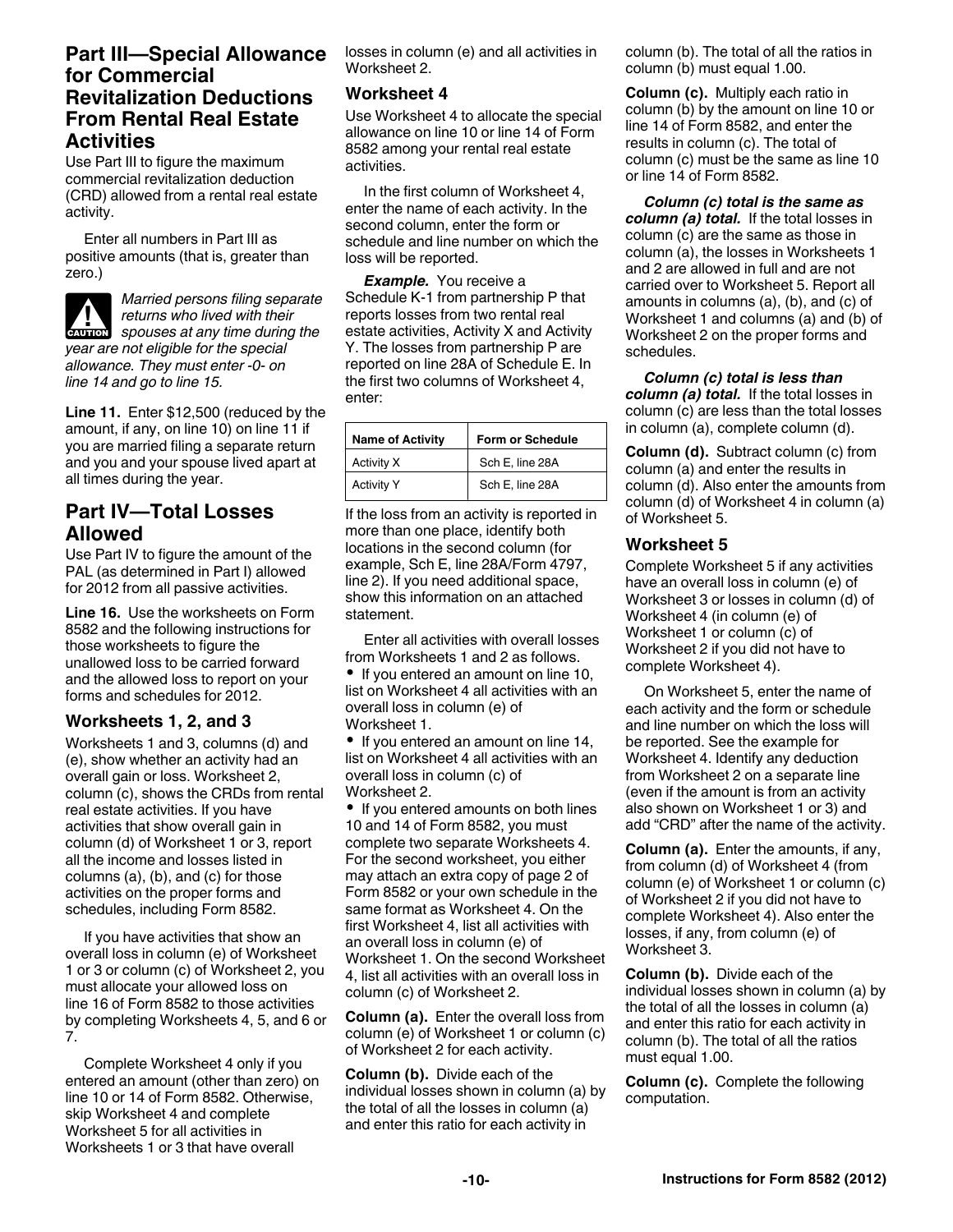| A. Enter as a positive amount<br>line 4 of Form 8582<br><b>Contract</b>     |  |
|-----------------------------------------------------------------------------|--|
| <b>B.</b> Add lines 10 and 14 of<br>Form $8582$                             |  |
| <b>C.</b> Subtract line <b>B</b> from line<br>and a straight and a straight |  |

Multiply each ratio in column (b) by the amount on line C above, and enter the result in column (c).

#### **Worksheets 6 and 7**

These worksheets allocate your unallowed and allowed losses for each activity.

If you have losses from any activity that are reported on two or more different forms or schedules, use Worksheet 7 instead of Worksheet 6 for that activity.

Also use Worksheet 7 instead of Worksheet 6 for any activity with two or more transactions that are reported on the same form or schedule but must be separately identified for tax purposes. Transactions that must be separately identified include capital losses that are 28% rate losses and those that are not.

**Note.** 28% rate gain or loss includes all collectibles gains and deductible long-term losses and section 1202 gain on the sale of qualified small business stock. See the instructions for Schedule D for details.

#### **Worksheet 6**

Use Worksheet 6 for any activity listed in Worksheet 5 if all the loss from that activity is reported on one form or schedule and no transactions need to be identified separately (as discussed on this page).

*Example.* Use Worksheet 6 if all the loss from an activity is reported on Schedule E, even though part of the loss is a current year Schedule E loss and part of it is from a Schedule E prior year unallowed loss.

On Worksheet 6, enter the name of each activity and the form or schedule and line number on which the loss is reported. See the example for Worksheet 4. Identify each CRD from Worksheet 5 on a separate line and add "CRD" after the name of the activity.

**Column (a).** For each activity entered in Worksheet 6, enter the net loss plus the prior year unallowed loss for the activity. Figure this amount by adding the losses in columns (b) and (c) of Worksheets 1 and 3 or enter the loss from column (c) of Worksheet 2.

**Column (b).** For each activity entered in Worksheet 6, enter the amount from column (c) of Worksheet 5 for the activity. These are your unallowed losses for 2012. Keep a record of these amounts so the losses can be used to figure your PAL next year.

**Column (c).** Subtract column (b) from column (a). These are your allowed losses for 2012. Report the amounts in this column on the forms and schedules normally used.

See the forms and schedules listed under *How To Report Allowed Losses,*  later. Also, see Pub. 925 for an extensive example of how to report passive income and losses on the forms and schedules.

#### **Worksheet 7**

Use Worksheet 7 for any activity listed in Worksheet 5 that has losses that are reported on two or more different forms and schedules or on different parts of the same form or schedule (for example, 28% rate and non-28%-rate capital losses reported on Form 8949). Worksheet 7 allocates the allowed and unallowed loss for the activity and allocates the allowed loss to the different forms or schedules (or different parts of the same form or schedule) used to report the losses.

Only losses that would cause a difference in tax liability if they were reported on a different form or schedule or on different parts of the same form or schedule are kept separate. Those forms, schedules, and parts are:

Schedules C, E, and F.

 Form 8949 (Parts I and II (28% rate losses and non-28%-rate losses)).

**Note.** You must make a separate entry in Form 8949, Part I or Part II, for each transaction reported. See the Instructions for Form 8949. Forms 4684 (Section B), 4797 (Parts I and II), and 4835.

Use a separate copy of Worksheet 7 for each activity for which you have losses reported on two or more different forms or schedules or different parts of the same form or schedule.

On Worksheet 7, enter the form or schedule and line number on the dotted line above each line 1a (for example, Schedule D, line 12, to report a 28% rate loss from a partnership).

**Line 1a, column (a).** Enter the net loss plus any prior year unallowed loss from the activity that is reported on the same

form or, in the case of Form 4797 and Form 8949, the same part.

If you have a Form 8949 28% rate loss and a Form 8949 non-28%-rate loss, see *Example of Form 8949 transactions,* later, before completing Worksheet 7.

**Line 1b, column (a).** Enter any net income from the activity that is reported on the same form or schedule (or on the same part of the same form or schedule) as the loss on line 1a, column (a).

*Example.* You enter a prior year unallowed loss from Form 4797, Part I, on line 1a. If the activity has a current year Form 4797, Part I, gain, enter the gain on line 1b, column (a). If the activity does not have a Form 4797, Part I, gain, enter -0- on line 1b, column (a).

**Line 1c, column (b).** Subtract line 1b, column (a), from line 1a, column (a), and enter the result in column (b). If line 1b, column (a), is more than line 1a, column (a), enter -0- in column (b).

**Column (c).** Divide each of the losses entered in column (b) by the total of column (b) and enter the ratio in column (c). The total of this column must be 1.00.

**Column (d).** Multiply the unallowed loss for this activity, found in Worksheet 5, column (c), by each ratio in column (c) of Worksheet 7. If -0- is entered in column (b) of Worksheet 7, also enter -0- for that form or schedule in column (d).

The amount in column (d) is the unallowed loss for 2012. Keep a record of this worksheet so you can use the losses to figure your PAL next year.

**Column (e).** Subtract the amount in column (d) from the loss entered on line 1a, column (a). This is the allowed loss for 2012 to enter on the forms or schedules. The forms and schedules you use must show the losses from this column and the income, if any, for that activity from column (a) of Worksheet 1 or Worksheet 3.

*Example of Form 8949 transactions.* The taxpayer had the following Form 8949 transactions from passive activities in 2012.

#### *Activity I*

A passive activity prior year unallowed long-term capital loss (a 28% rate loss) of \$1,000 and a current year long-term capital loss (a non-28%-rate loss) of \$3,000.

*Activity II*

**Instructions for Form 8582 (2012) 11**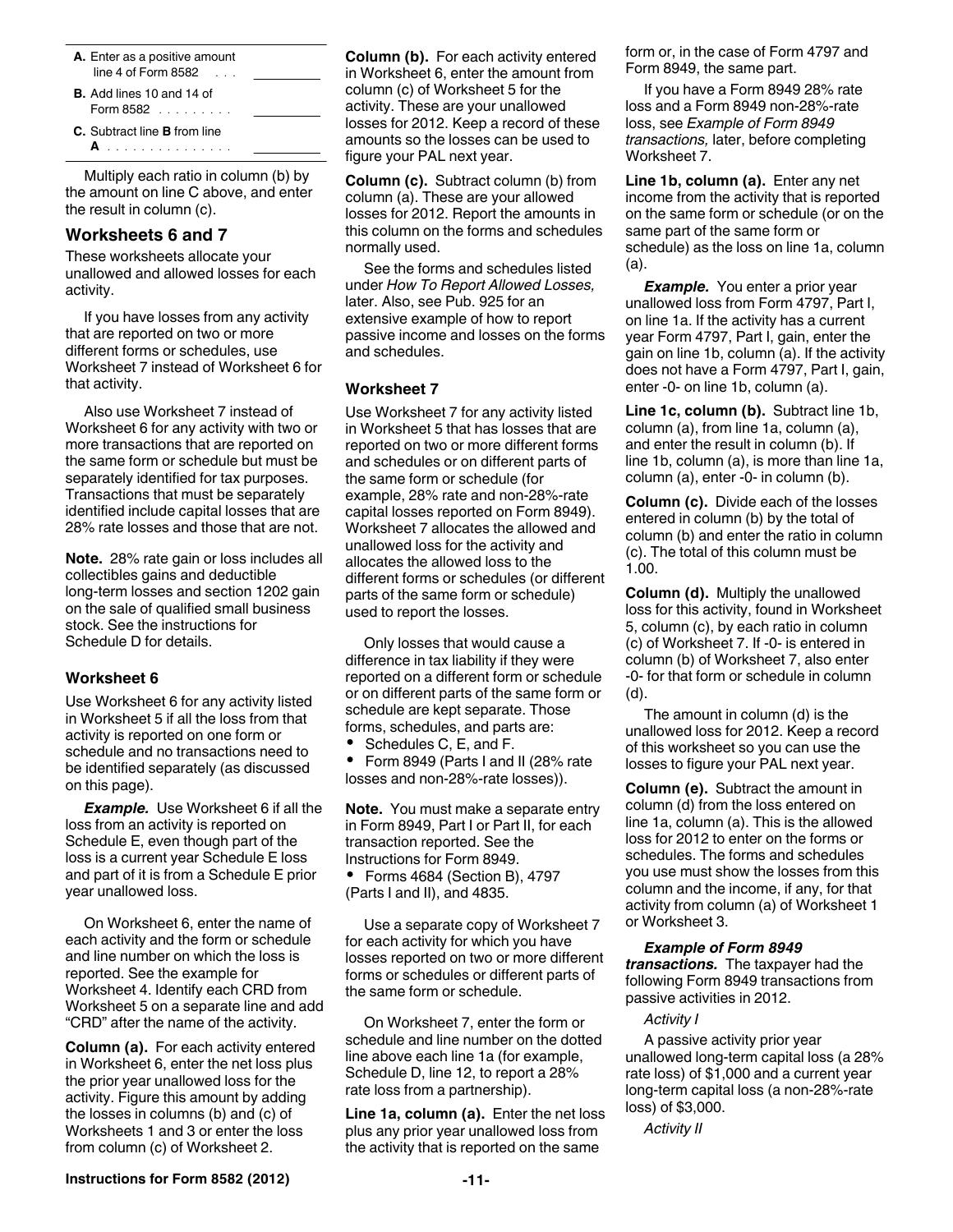A current year collectibles loss (a 28% rate loss) of \$230 and net income of \$1,100 from Schedule E (Form 1040).

#### *Worksheet 3*

Activity I has an overall loss of \$4,000 (current year long-term capital loss of \$3,000 and a prior year unallowed long-term capital loss of \$1,000). Activity II has an overall gain of \$870 (current year net income of \$1,100 less a current year long-term capital loss of \$230). Line 16 of Form 8582 shows an allowed loss of \$1,100.

Since Activity II has an overall gain, the amounts shown in columns (a) and (b) of Worksheet 3 for that activity are reported on the proper forms and schedules and are not shown on any other worksheet.

#### *Worksheet 5*

Activity I has an unallowed loss of \$3,130 ( line 4 of Form 8582 (\$3,130) less the sum of lines 10 and 14 of Form 8582 (-0-) x 100%).

#### *Worksheet 7*

This worksheet is used to figure the portion of the unallowed loss attributable to the 28% rate loss and the portion attributable to the non-28%-rate loss.

The loss attributable to the 28% rate loss (\$1,000) and the loss attributable to the non-28%-rate loss (\$3,000) are separate entries in Worksheet 7. The ratio of each loss to the total of the two losses is figured as follows.  $$1,000/\$4,000 = .25.$ \$3,000/\$4,000 = .75. Each of these ratios is multiplied by the unallowed loss for Activity I, shown in column (c) of Worksheet 5 (\$3,130).

Unallowed losses for Activity I: 28% rate loss: .25 x \$3,130 = \$782.50.

• Non-28%-rate loss: .75 x  $$3,130 =$ \$2,347.50.

Allowed losses for Activity I:

 28% rate loss: \$1,000 − \$782.50 = \$217.50.

 Non-28%-rate loss: \$3,000 −  $$2,347.50 = $652.50.$ 

The total loss allowed for Activity I (\$870) is entered in Part II of Form 8949. The 28% rate loss (\$217.50) is entered on the 28% Rate Gain Worksheet (see Instructions for Schedule D for line 18). Keep a record of the unallowed 28% rate and non-28%-rate losses to figure the PAL for these transactions next year.

See the forms and schedules listed under *How To Report Allowed Losses*, later. Also, see Pub. 925 for an

extensive example of how to report passive income and losses on the forms and schedules.

## **How To Report Allowed Losses**

**Line 4 is income.** If line 4 of Form 8582 shows net income or zero, all the losses in columns (b) and (c) of Worksheets 1 and 3 and all the deductions in columns (a) and (b) of Worksheet 2 are allowed in full. Report the income and losses in columns (a), (b), and (c) of Worksheets 1 and 3 and deductions in columns (a) and (b) of Worksheet 2 on the forms and schedules normally used.

**Line 16 is the same as the total of lines 1b, 1c, 2a, 2b, 3b, and 3c.** In this case, all the losses in columns (b) and (c) of Worksheets 1 and 3 and all the deductions in columns (a) and (b) of Worksheet 2 are allowed in full. Report the income and losses in columns (a), (b), and (c) of Worksheets 1 and 3 and deductions in columns (a) and (b) of Worksheet 2 on the forms and schedules normally used.

**Columns (a) and (c) of Worksheet 4 are the same amount.** In this case, all the losses in columns (b) and (c) of Worksheet 1 and all the deductions in columns (a) and (b) of Worksheet 2 are allowed in full. Report the income and losses in columns (a), (b), and (c) of Worksheet 1 and the deductions in columns (a) and (b) of Worksheet 2 on the forms and schedules normally used.

**Losses allowed in column (c) of Worksheet 6.** The amounts in column (c) of Worksheet 6 are the losses or deductions allowed for 2012 for the activities listed in that worksheet. Report the loss allowed from column (c) of Worksheet 6 and the income, if any, for that activity from column (a) of Worksheet 1 or 3, on the form or schedule normally used.

**Losses allowed in column (e) of Worksheet 7.** The amounts in column (e) of Worksheet 7 are the losses or deductions allowed for 2012 for the activity listed on that worksheet. Report the losses allowed from column (e) of Worksheet 7 and the income, if any, for that activity from column (a) of Worksheet 1 or 3, on the forms or schedules normally used.

**Schedules C and F, and Form 4835.**  Enter on the net profit or loss line of your schedule or form the allowed passive loss from the worksheet. To the left of the entry space, enter "PAL."

If the net profit or loss line on your form or schedule shows net profit for the year, reduce the net profit by the allowed loss from Worksheet 6 or 7, and enter the result on the net profit or loss line.

*Example.* Schedule C shows net profit for the year of \$5,000 from a passive activity. The activity also has a Form 4797 gain of \$2,500 and a prior year unallowed Schedule C loss of \$6,000. The loss allowed for 2012 is \$6,000. You enter a net loss of \$1,000 on line 31 of Schedule C (the \$5,000 net profit for the year less the \$6,000 loss allowed for the year). To the left of the entry space, you enter "PAL."

See *Form 4797 and Form 8949*  instructions, later, if you also had passive gains and losses from the sale of assets or of an interest in a passive activity.

**Schedule E, Part I.** Enter the allowed loss from the worksheet on line 22 of Schedule E. An activity that has net profit for the year and prior year unallowed losses will have net profit on line 21 and the allowed loss on line 22. The allowed loss on line 22 will include the loss allowed to the extent of the net profit. Line 24 of Schedule E will show total profit and line 25 will show total losses allowed (both passive and nonpassive). Line 26 will show the total net profit or loss.

**Schedule E, Parts II and III.** Any net income shown on your Schedule K-1 that is passive income must be entered as passive income in the appropriate column of Schedule E, Part II or III. Enter the passive loss allowed from Worksheet 6 or 7 in the appropriate column for passive losses. The passive losses allowed include the loss allowed to the extent of any net income from the activity. Passive net income or loss reportable on Schedule E, Part II, includes any self-charged interest income and deductions treated as passive activity income and deductions. See *Self-Charged Interest*, earlier.

See *Form 4797 and Form 8949*  instructions, later, if you also had passive gains or losses from the sale of assets or of an interest in a passive activity.

**Form 4684, Section B.** Any passive activity gain from Form 4684 is unchanged. It was used on Form 8582 to determine allowable PALs. If you do not have passive losses on Form 4684, complete Form 4684 and follow the instructions for that form for where to report the gain.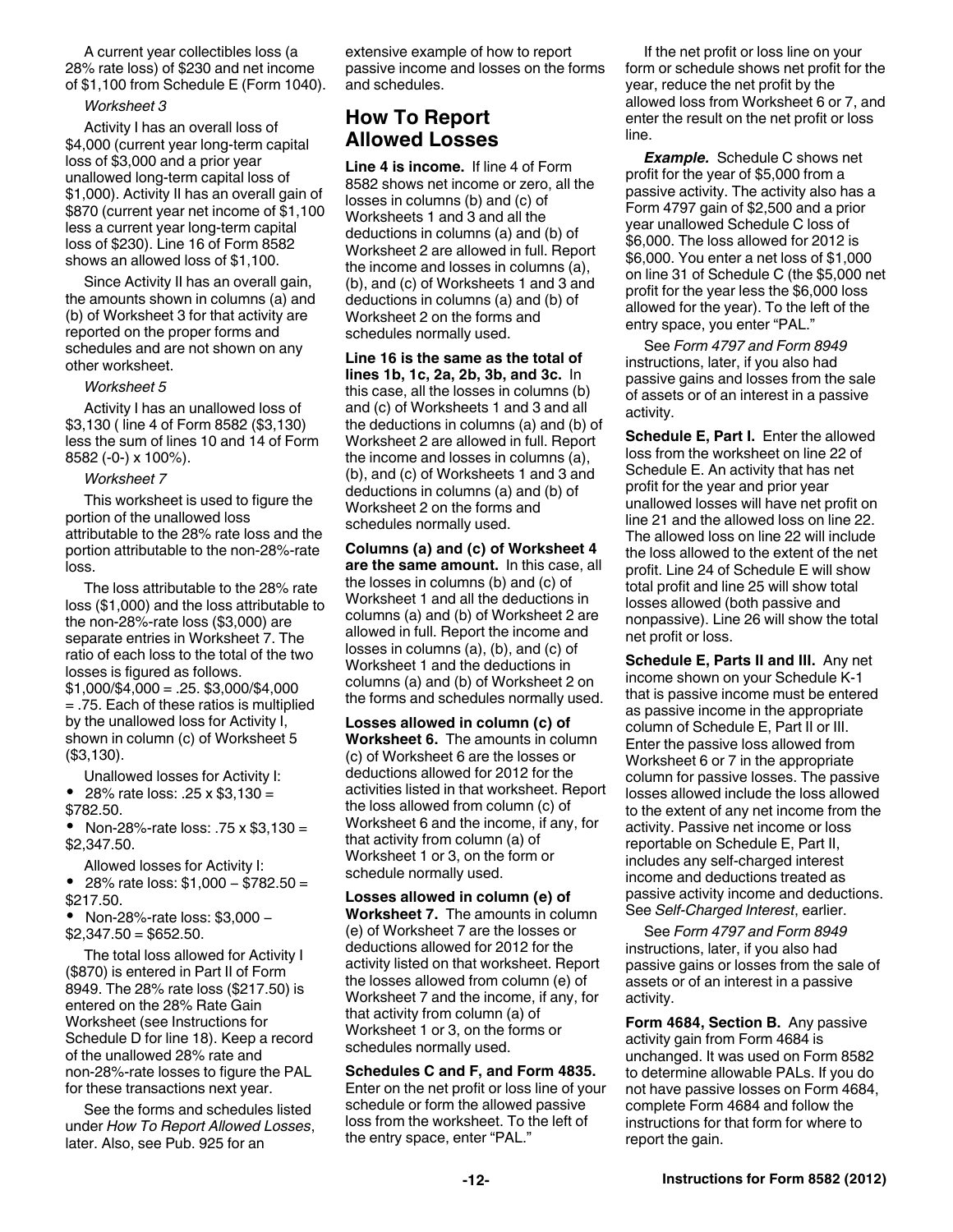If you have passive losses on Form 4684, cross through the amount you first entered on line 31, 32, 38a, 38b, or 39 of that form, and enter the allowed loss from the worksheet. To the left of the entry space, enter "PAL."

**Form 4797 and Form 8949.** If you sold assets from a passive activity or you sold an interest in your passive activity, all gains from the activity must be entered on the appropriate line of Form 4797 or Form 8949. Identify the gain as "FPA." Enter any allowed losses for Form 4797 or Form 8949 on the appropriate line and to the left of the entry space, enter "PAL."

#### **Entire disposition with an overall**

**loss.** If you made an entire disposition of your interest in a passive activity and that activity had an overall loss, none of the gains, if any, or losses were entered on Form 8582 or the worksheets. However, all the gains and losses must be reported on the forms or schedules normally used. To the left of the entry space, enter "EDPA."

**Entire disposition with an overall gain.** Gains and losses from this activity were included on Form 8582 so that the gains might offset other PALs. Report all the gains and losses on the forms and schedules normally used, and to the left of the entry space, enter "EDPA."

## **Publicly Traded Partnerships (PTPs)**

A PTP is a partnership whose interests are traded on an established securities market or are readily tradable on a secondary market (or its substantial equivalent).

An established securities market includes any national securities exchange and any local exchange registered under the Securities Exchange Act of 1934 or exempted from registration because of the limited volume of transactions. It also includes any over-the-counter market.

A secondary market generally exists if a person stands ready to make a market in the interest. An interest is treated as readily tradable if the interest is regularly quoted by persons, such as brokers or dealers, who are making a market in the interest.

The substantial equivalent of a secondary market exists if there is no identifiable market maker, but holders of interests have a readily available, regular, and ongoing opportunity to sell or exchange interests through a public

means of obtaining or providing information on offers to buy, sell, or exchange interests. Similarly, the substantial equivalent of a secondary market exists if prospective buyers and sellers have the opportunity to buy, sell, or exchange interests in a timeframe and with the regularity and continuity that the existence of a market maker would provide.

#### **Special Instructions for PTPs**

Section 469(k) provides that the passive activity limitations must be applied separately to items from each PTP. PALs from a PTP generally may be used only to offset income or gain from passive activities of the same PTP. The special allowance (including CRDs) for rental real estate activities does not apply to PALs from a PTP.

**Passive activity loss rules for partners in PTPs.** Do not report passive income, gains, or losses from a PTP on Form 8582. Instead, use the following rules to figure and report your income, gains, and losses from passive activities you held through each PTP you owned during the tax year.

1. Combine any current year income, gains and losses, and any prior year unallowed losses to see if you have an overall loss from the PTP. Include only the same types of income and losses you would include to figure your net income or loss from a non-PTP passive activity. See *Passive Activity Income and Deductions*, earlier.

2. If you have an overall gain, the net gain portion (total gain minus total losses) is nonpassive income.

It is important to figure the nonpassive income because it must be included in modified adjusted gross income to figure the special allowance for active participation in a non-PTP rental real estate activity on Form 8582. Also, you may be able to include the nonpassive income in investment income when figuring your investment interest expense deduction. See Form 4952, Investment Interest Expense Deduction.

Report all gains and allowed losses from the activity on the forms or schedules normally used, and to the left of each entry space, enter "From PTP."

*Example.* You have Schedule E income of \$8,000 and a Form 4797 prior year unallowed loss of \$3,500 from the passive activities of a PTP. You have a \$4,500 overall gain (\$8,000 − \$3,500) that is nonpassive income. On Schedule E, Part II, you report the \$4,500 net gain as nonpassive income

in column (j). In column (g), you report the remaining Schedule E gain of \$3,500 (\$8,000 − \$4,500) as passive income. On the appropriate line of Form 4797, you report the prior year unallowed loss of \$3,500. You enter "From PTP" to the left of each entry space.

3. If you have an overall loss (but did not dispose of your entire interest in the PTP to an unrelated person in a fully taxable transaction during the year), the losses are allowed only to the extent of the income, and the excess loss is carried forward to use in a future year if you have income to offset it. Report as a passive loss on the schedule or form you normally use the portion of the loss equal to the income. Report the income as passive income on the form or schedule you normally use.

**Example.** You have a Schedule E loss of \$12,000 (current year losses plus prior year unallowed losses) and Form 4797 gain of \$7,200 from the passive activities of a PTP. You report the \$7,200 gain on the appropriate line of Form 4797. On Schedule E, Part II, you report \$7,200 of the losses as a passive loss in column (f). You carry forward the unallowed loss of \$4,800 (\$12,000 − \$7,200).

If you have unallowed losses from more than one activity of the PTP or from the same activity of the PTP that must be reported on different forms or schedules, allocate the unallowed losses on a pro rata basis to figure the amount allowed for each activity or on each form or schedule.



*To allocate and keep a record of the unallowed losses, use Worksheets 5, 6, and 7 of Form* 

List each activity of the PTP in Worksheet 5. Enter the overall loss from each activity in column (a). Complete column (b) of Worksheet 5 according to its instructions. Multiply the total unallowed loss from the PTP by each ratio in column (b) and enter the result in column (c) of Worksheet 5.

Next, complete Worksheet 6 for each activity listed in Worksheet 5 if all the loss from that activity is reported on one form or schedule. Use Worksheet 7 instead of Worksheet 6 for each activity with losses reported on two or more different forms or schedules (or on different parts of the same form or schedule). Enter the net loss plus any prior year unallowed losses in column (a) of Worksheet 6 (or Worksheet 7 if applicable). The losses in column (c) of